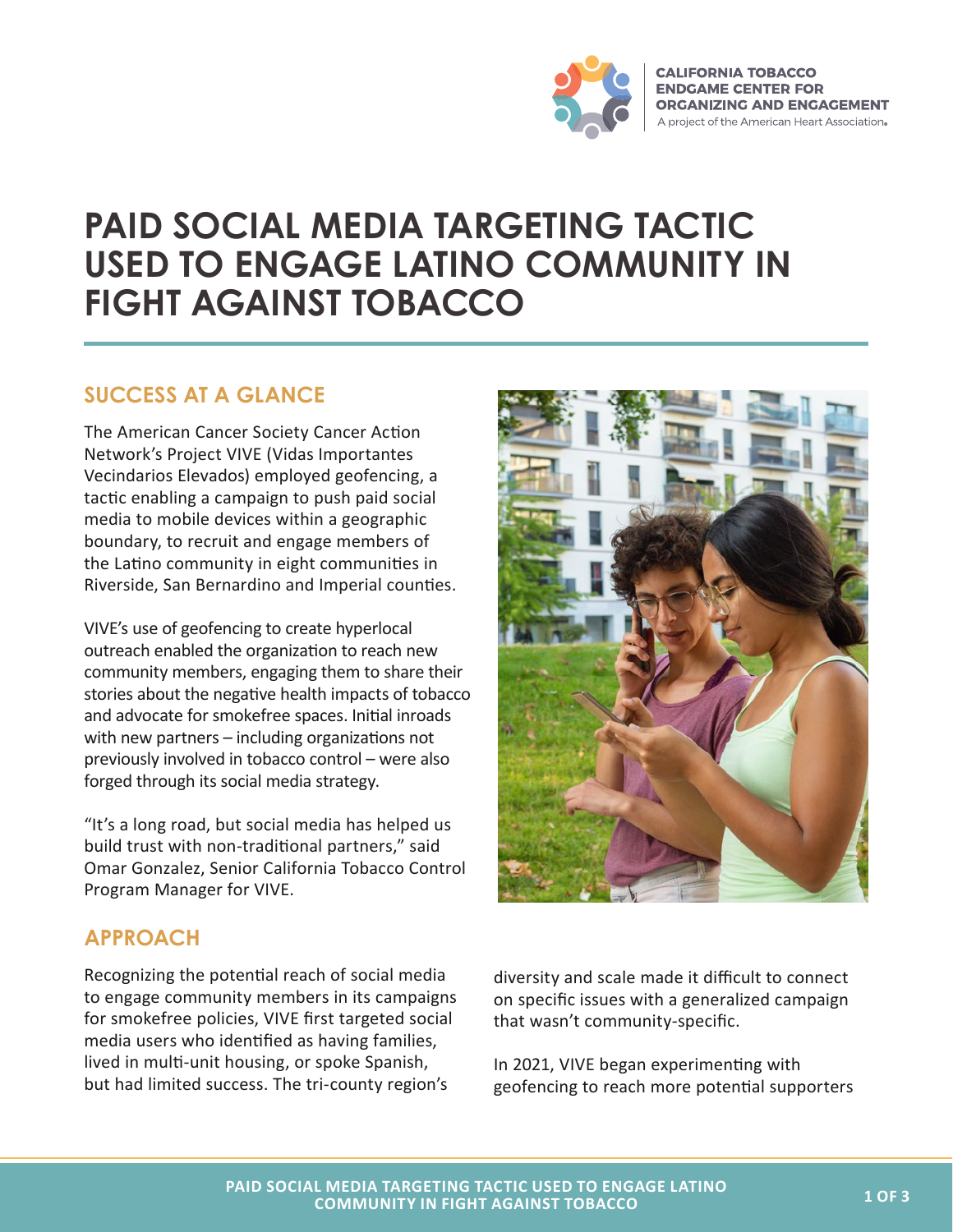

by pushing messages to the Latino community on Facebook based on location, rather than interest area.

By thinking about and geofencing where the community went as part of their daily routines, such as laundromats and Latino-specific grocery stores, VIVE was able to create hyperlocal messages that resonated with new audiences and attracted more volunteers.

## **THE SUCCESS:**

The hyperlocal outreach made possible through geofencing proved an affordable and effective strategy to engage the community. During 2021, 387 community members volunteered for VIVE, recruited almost entirely through social media. Geofencing enabled VIVE to recruit volunteers at local universities such as University of California, Riverside and California State University, San Bernardino. Those volunteers signed petitions supporting smokefree space and conducted data collection surveys in their communities, key assets used in VIVE's advocacy campaigns.

VIVE also had success using geofencing during family-focused events or holidays, to collect

community stories about the impact tobacco has had on families. Between October 28 – November 1, 2021, VIVE launched geofencing campaigns on flavored tobacco in English and Spanish tied to Halloween trick-or-treating. The 3-day campaign, which cost \$150, garnered meaningful results:

- Á *Reached more than 21,000 social media users between its English and Spanish versions*
- **A** Spanish-language version reached 15,000 *and netted more than 450 engagements*
- **K** Netted nine volunteers to complete surveys

In October 2021, VIVE used geofencing as it boosted a link to an interview of a Bloomington parent about the risks of secondhand smoke for area youth. The post, which cost \$100 had a strong response:

- **K** Reached nearly 10,000 people across five days
- Á *Attracted 190 social media users to visit VIVE's site*
- Á *Netted 46 comments and 62 reactions*

**Think hyperlocal.** Central to VIVE's success was its ability to push customized messages to Facebook users in each of its eight communities,